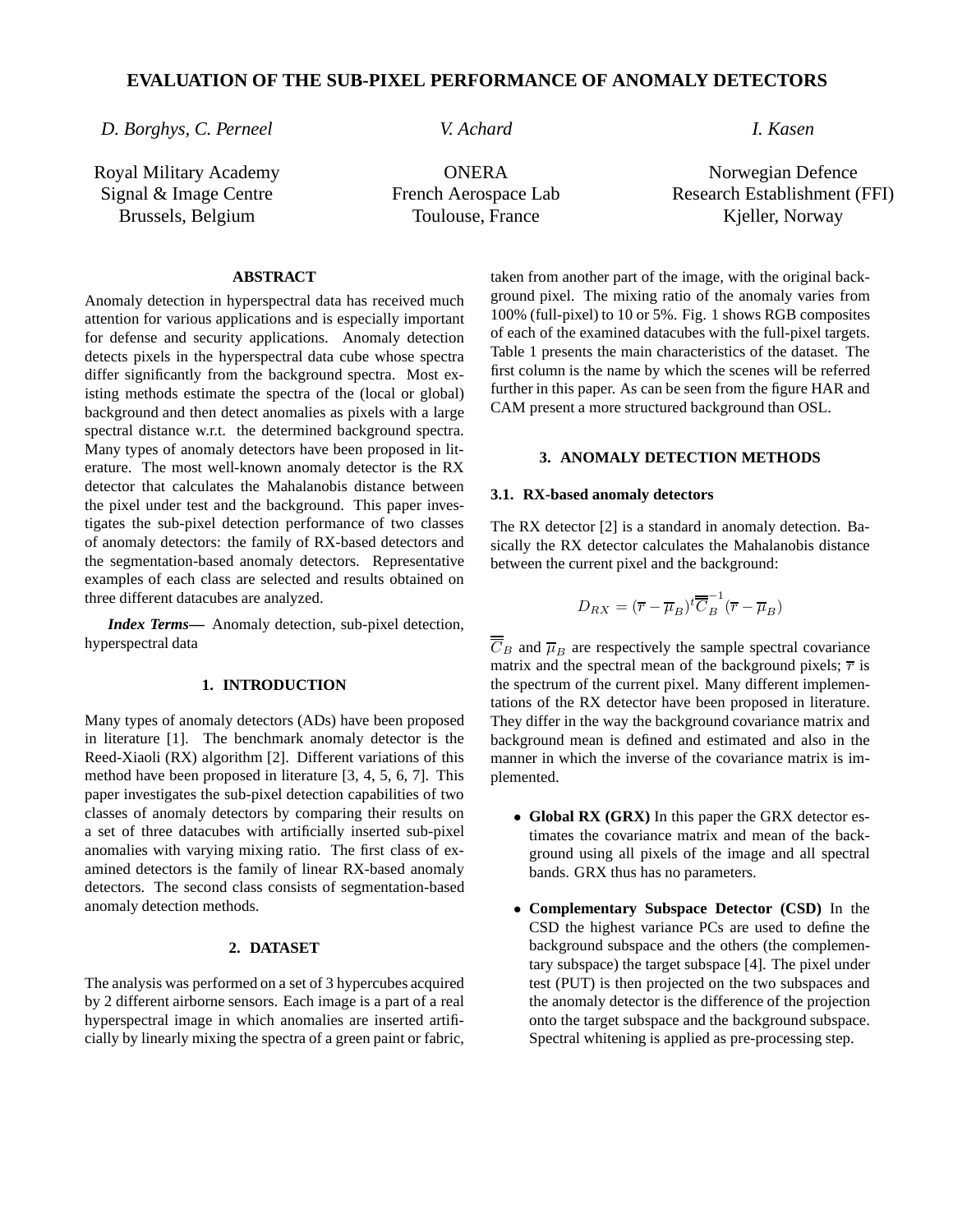

**Fig. 1**. RGB composite of the original datacubes. From left to right: OSL, HAR, CAM

| Name       | Site          | Sensor        | #     | Waveband      | Image   | $#$ target | Scene             | Type of      |
|------------|---------------|---------------|-------|---------------|---------|------------|-------------------|--------------|
|            |               | name          | bands | $(\mu m)$     | Size    | pixels     | Description       | anomalies    |
| <b>OSL</b> | Oslo(No)      | <b>HySpex</b> | 80    | 0.41-0.98     | 286x287 | 81         | Park near Oslo    | green fabric |
| <b>HAR</b> | Hartheim (Ge) | Hymap         | 118   | $0.44 - 2.45$ | 121x121 | 49         | Agricultural area | green paint  |
| <b>CAM</b> | Camargue (Fr) | Hymap         | 119   | $0.44 - 2.45$ | 150x100 | 45         | Agricultural area | green paint  |

|  | <b>Table 1.</b> Overview of the dataset |  |  |
|--|-----------------------------------------|--|--|
|--|-----------------------------------------|--|--|

- **Sub-space RX (SSRX)** In this paper SSRX is the GRX applied after PCA and the background statistics are determined on a limited number of PCA bands. Usually the first PCs are discarded in SSRX.
- **RX after orthogonal subspace projection (OSPRX)** In OSPRX the background is defined by the first components of a Singular Value Decomposition. These first components define the background subspace and the data are projected onto the orthogonal subspace before applying the RX detector [1].
- **Partialling Out RX detector (PORX)** [5] In this method the effect of the clutter in a pixel is partialled out component-wise by predicting each of its spectral components as a linear combination of its highvariance principal components. The detector applies then a Mahalanobis distance on the residual.
- **Local RX (LRX)** In this case the covariance matrix and mean is determined locally in a window around the PUT. A double sliding window is used: A guard window and an outer window are defined and the background statistics are determined using the pixels between the two. The covariance matrix is regularized using diagonal loading before inversion [8]. The scale factor for the diagonal loading used here is the median of the eigenvalues of the covariance matrix calculated on the complete image. Parameters of LRX are the guard and outer window sizes (GWS, OWS).
- **Quasi-local RX (QLRX)** In quasi-local RX the global covariance matrix is decomposed using eigenvec-

tor/eigenvalue decomposition [6]:  $\overline{\overline{C}}_B = \overline{U} \overline{\overline{\Lambda}} \overline{U}^T$ . The eigenvectors are kept in the RX, but the eigenvalues are replaced by the maximum of the local variance and the global eigenvalue. This means that the score of the detector will be lower at locations of the image with high variance (e.g. edges) than in more homogeneous areas. Spectral statistical standardization is applied as pre-processing step. The local variance is determined in a double sliding window. Parameters are OWS and GWS.

## **3.2. Segmentation-based anomaly detectors - SBAD**

- **Class-Conditional RX (CCRX)** Although CCRX is also an RX-based method, it is cataloged here under SBAD because it is also based on image segmentation. In CCRX the image is first segmented, the global covariance matrix and mean within each class is determined. The Mahalanobis distance between the PUT and each of the classes is calculated. The final result is the minimum of these distances. In the current paper K-means clustering is used and the parameter of the method is the number of classes (NC) used in the clustering.
- **Method based on Multi-normal mixture models (MMM)** A Stochastic Expectation Maximization (SEM) algorithm [9] is used for fitting a multi-normal mixture to the image for describing the background. A 7 component mixture is used. The anomaly detector detects pixels having a low probability according to the estimated model. The MMM was applied after spectral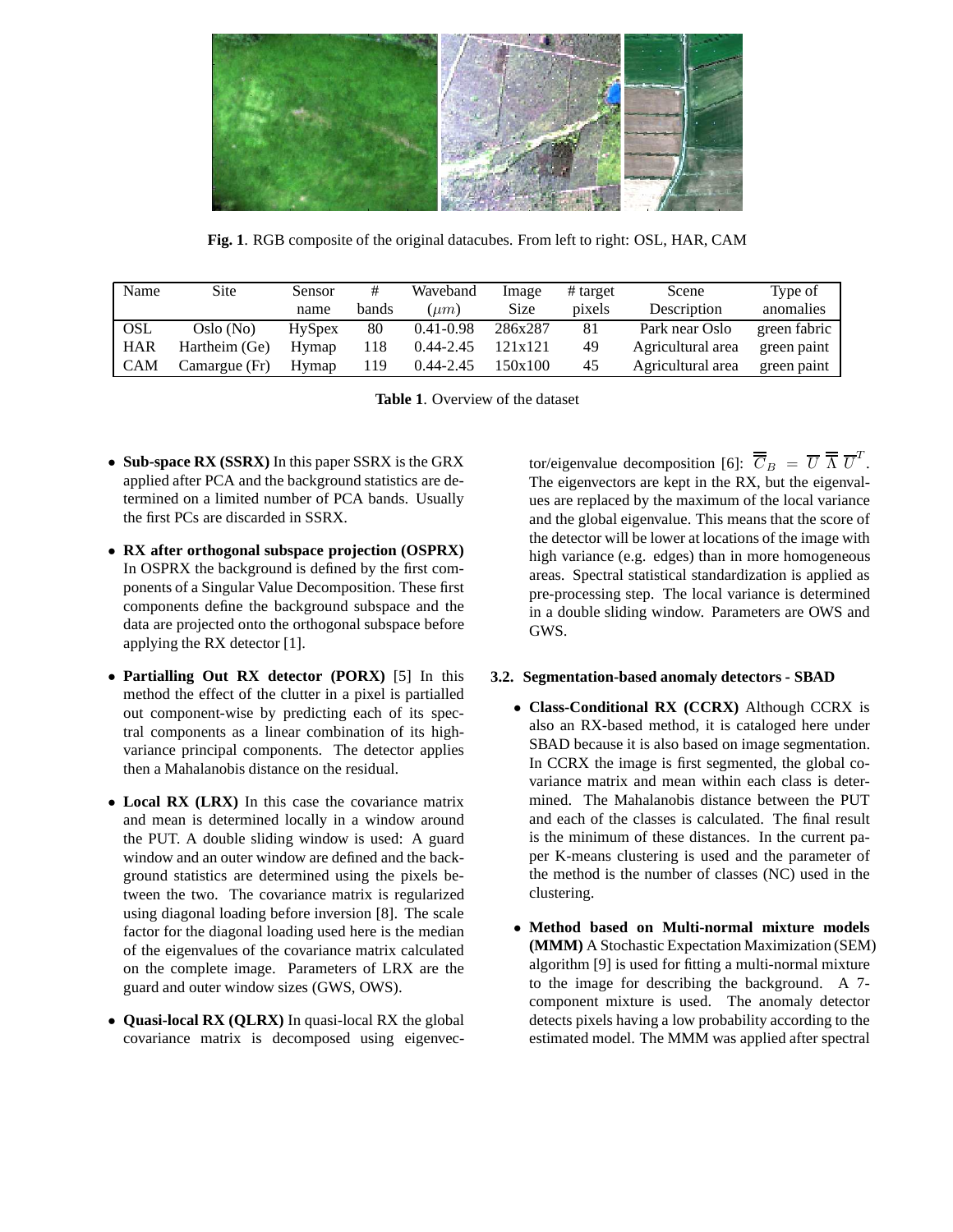binning.

- **Two-level endmember selection method (TLES)** The principle of this method [10] is the following: a small scanning window (typically  $50 \times 50$  pixels) runs over the image and at each position of the window the principal background spectra are determined using a segmentation method based on end-member selection. Endmembers that correspond to a minimum percentage (MP) of the image tile are stored. At the end of the process an endmember selection is again applied on the stored endmembers and linear unmixing is applied on the image. Anomalies correspond to pixels with a large residue after unmixing. The parameters of the method are the number of endmembers in the first and last stage and MP.
- **Method based on a Self-Organizing Map (SOM)** A trained SOM is considered as a representation of the background classes in the scene. Anomalies are determined by computing the spectral distances of the pixels from the SOM units [11]. The SOM was applied on the first three PCA components and run using a square map consisting of NsxNs hexagonal cells. It was optimized sequentially and its only free parameter is Ns.

### **4. RESULTS AND DISCUSSION**

The evaluation of the results is based on the receiver/operator curves (RoC curves). These are curves that plot the probability of detection (Pd) versus the probability of false targets (Pf). The evaluation measure is the area under the curve (AUC); the integral of the curve between  $Pf=0$  and  $Pf=1$ . The integral is calculated using a logarithmic scale for Pf. This leads to much lower values than when a linear AUC is calculated, but allows to distinguish to a much larger extent between behaviours at the low Pf range. For all the algorithms, parameters were varied within a reasonable range and the shown results are the best results obtained for the algorithm.

The influence of prior spectral whitening was also investigated. Only for GRX results are significantly influenced by spectral whitening: for OSL the best results for GRX are obtained without whitening, while for HAR and CAM the results with whitening are much better.

Fig. 2 presents the logarithmic areas under the RoC curve (Logarithmic AUC) for the different detectors versus the mixing ratio for OSL. LRX gives, by a good margin, the best results. At mixing ratios of 5% and 10% the CSD and PORX give the second best results. From a MR=25%, the MMM gives the second best results.

Fig. 3 shows the RoC curves for the CAM and HAR scenes, for the lowest mixing ratio (MR=10%). In both cases MMM gives a perfect detection (AUC=1). LRX give comparable results (AUC=1 for CAM and slightly lower for HAR). OSPRX and QLRX give the next best, and also very good, results in both datasets. In all datasets TLES and SOM give the least good results, significantly less good than GRX.

The preprocessing (e.g. PCA, spectral binning) applied for some of the algorithms induces "hidden" parameters (number of PCs kept/discarded, number of spectral bands) that can have a significant impact on the detection performance. This point will be investigated in further work.

## **5. CONCLUSIONS**

This paper investigates the sub-pixel detection performance of linear RX-based anomaly detection methods and SBAD methods. The LRX gives very good results in all datasets. However, its results depend on the window sizes for outer window and guard window. In the datasets with a structured background the MMM detector gives the best results. The MMM also give very good results in the dataset with a homogeneous background. It seems, however, as if the MMM is not particularly well suited for detection of the smallest target fractions/lowest target contrasts. From the global RX-based methods OSPRX seems to give the best results. In a structured background QLRX also gives very good results. The results of the TLES and SOM detectors are significantly less good than those of GRX, these methods thus seem not well adapted for sub-pixel detection. The results are obtained on a limited data set. However, we find clear consistency in the results across different scenes recorded with different sensors, indicating that the results have a fair degree of generality.

#### **6. ACKNOWLEDGMENTS**

The OSL dataset was provided by the Norwegian Defence Research Establishment (FFI). The HAR scene is the courtesy of P. Wurteisen, European Space Agency, and the CAM image was provided by DLR. The authors thank S. Rotman and N. Gorelik from the Dept. of Elec. and Computer Eng. of the Ben-Gurion University of the Negev for applying their QLRX method on the HAR and CAM scenes.

#### **7. REFERENCES**

- [1] Matteoli, M. Diani, and G. Corsini, "A tutorial overview of anomaly detection in hyperspectral imagery," *IEEE A&S Systems Magazine, Part3: Tutorials*, vol. 21, no. 3, June 2010.
- [2] I.S. Reed and X. Yu, "Adaptive multiband cfar detection of an optical pattern with unknown spectral distribution," *IEEE ASSP*, vol. 38, no. 10, pp. 1760–1770, Oct 1990.
- [3] D.W.J. Stein, S.G Beaven, L.E. Hoff, E.M. Winter, A.P. Schaum, and A.D. Stocker, "Anomaly detection from hyperspectral imagery," *IEEE Signal Proc. Mag.*, vol. 38, pp. 58–69, Jan 2002.